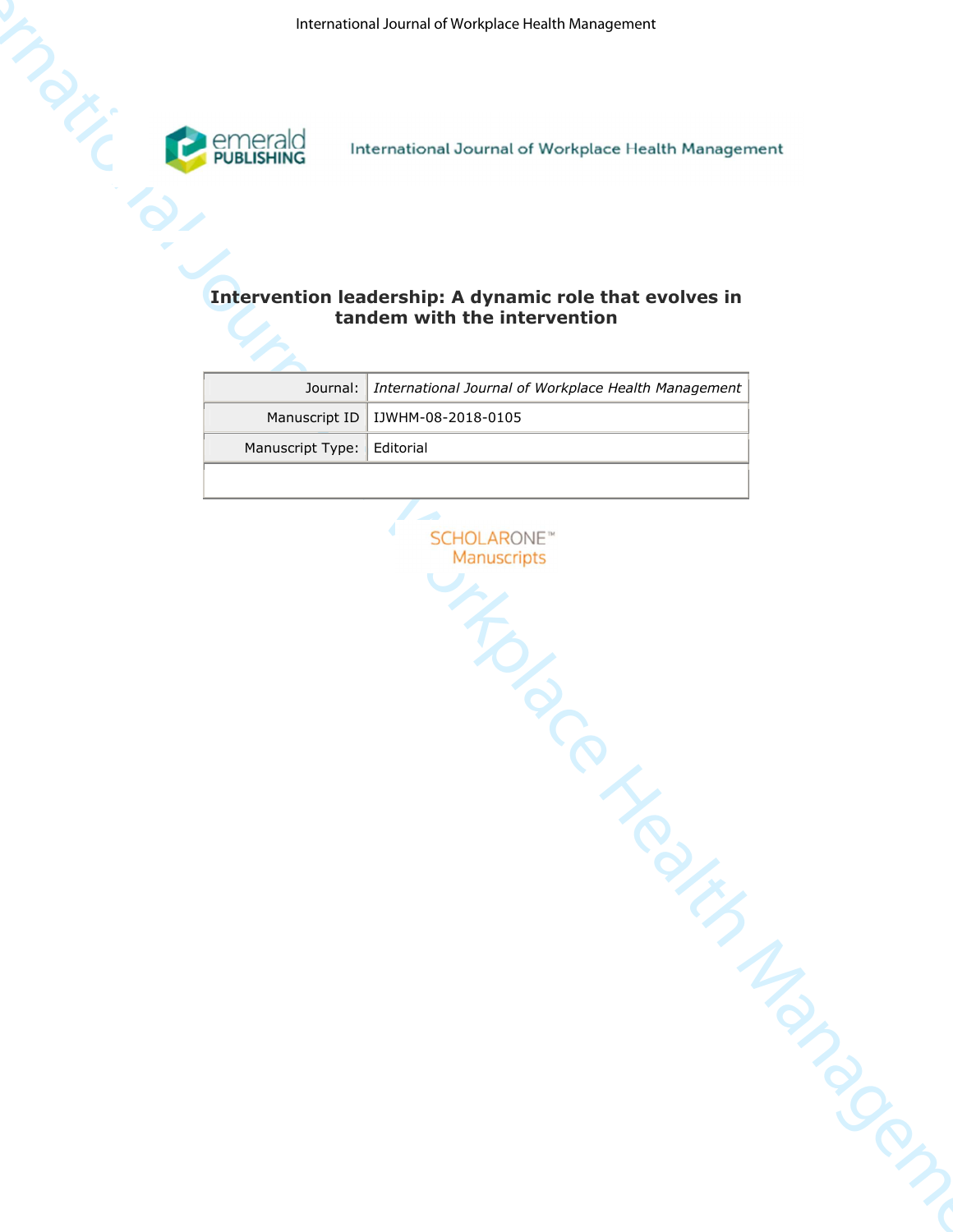This special issue (SI) brings together some of the latest studies in organizational health intervention research to develop a better understanding of the role of leadership for successful interventions.

There is consensus that one of the most important ingredients for successful organizational health interventions is strong leadership (Havermans et al., 2016; Ipsen, Gish, & Poulsen, 2015; Nielsen & Abildgaard, 2013). Leader influence can be direct (as a role with concomitant responsibilities in the intervention process; Nielsen & Randall, 2012), indirect (as an influence on employee behaviors and attitudes towards the intervention; e.g., Framke & Sørensen, 2015; Ipsen et al., 2015), or diffused (as a broader contextual influence on the intervention implementation; Biron & Karanika-Murray, 2014).

**Franchot Law and States (SI)** burge to the simulation of the latter in our endeavolet contents of the metallical process of the metallical process of the simulation of the simulation of the metallical process of Manageme However, empirical studies on the role of leadership in interventions are scarce. One study that aimed to enhance the impact of the leader through a pre-intervention training found no change in employee outcomes (i.e., job involvement and satisfaction) after the intervention (Nielsen, Randall, & Christensen, 2010). Beyond an agreement among intervention researchers and practitioners on the central role of the leader in interventions, there is a general lack of insights into the conditions and mechanisms by which leaders can support organizational health interventions. The five papers in this SI seek to redress this balance and provide some needed answers.

One important overall insight emerges from the papers that comprise this SI: When it comes to implementing successful organizational health interventions, leadership is not necessarily about specific styles or roles; rather, leadership evolves and changes throughout the intervention journey. This is in line with the idea of Richter et al. (2016), who noted that leadership should be specific to the domain of interest (in this case, intervention-specific).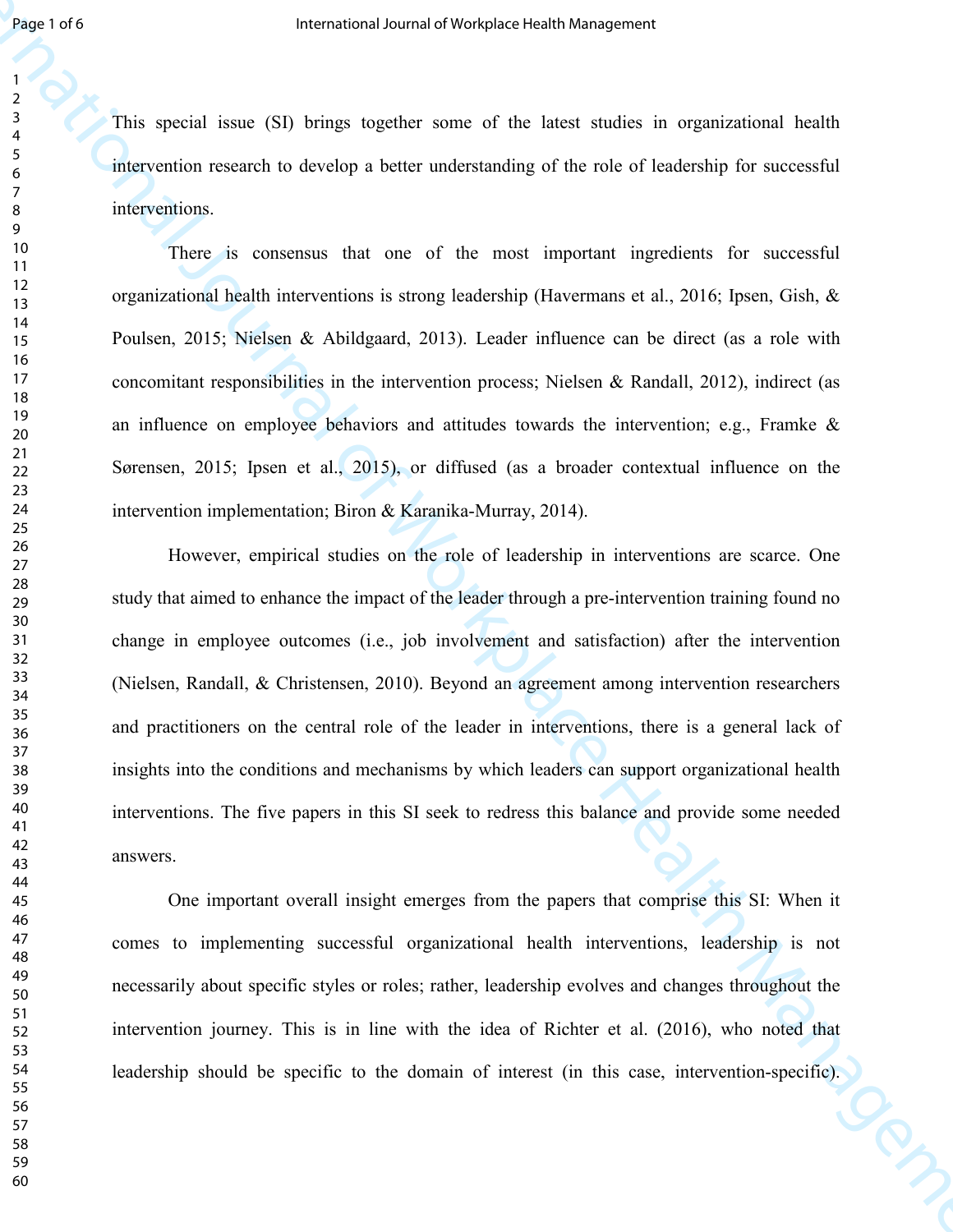Similarly, Aarons, Ehrhart, Farahnak, and Sklar (2014), in the context of employee assistance programs, defined *implementation leadership* as "leadership that supports effective implementation of evidenced-based practices" (p. 1).

**International of Workplace Health Management** Process and  $\frac{1}{2}$ <br> **Example 19**<br> **A** simulatily, Annen, Unitinal, Each with a COUA in the source of surprise ensulation<br>  $\frac{1}{2}$  engineers, datined implementation descr The insights that emerge from the five papers in this SI extend this concept. In the context of organizational health interventions, we refer to *intervention leadership* as the process whereby a leader (at any level of seniority) tailors behaviors and applies resources to influence the intervention participants, support the intervention processes, and achieve the intervention aims. Most importantly, since interventions are about "improving health by *changing* the organization of work—in terms of task characteristics, work conditions, and social aspects" (Semmer, 2006, p.515), leadership in the context of interventions is concerned with structures and processes that undergo a *change transformation*. Leadership is thus, by nature, a dynamic process, and, as such, there is no one best intervention leadership approach or behavior. Rather, the best intervention leadership responses are configured on each occasion, in line with the stage, process, and resources of the intervention. Thus, intervention leadership is a dynamic role that evolves in tandem with the intervention.

Furthermore, the findings of this SI show that there are five factors that can move the leader through the process of intervention leadership. Frykman, Lundmark, von Thiele Schwarz, Villaume, and Hasson demonstrate that domain-specific active leader support can influence both the initial and sustained intervention outcomes. Karanika-Murray, Gkiontsi, and Baguley note that leaders may engage differently with interventions according to their different roles and responsibilities, drawing on the experiences of the intervention implementation team to explore the engagement of leaders in different hierarchical positions. Biron, Parent-Lamarche, Ivers and Baril-Gingras argue that managers' own psychosocial work factors affect their behaviors during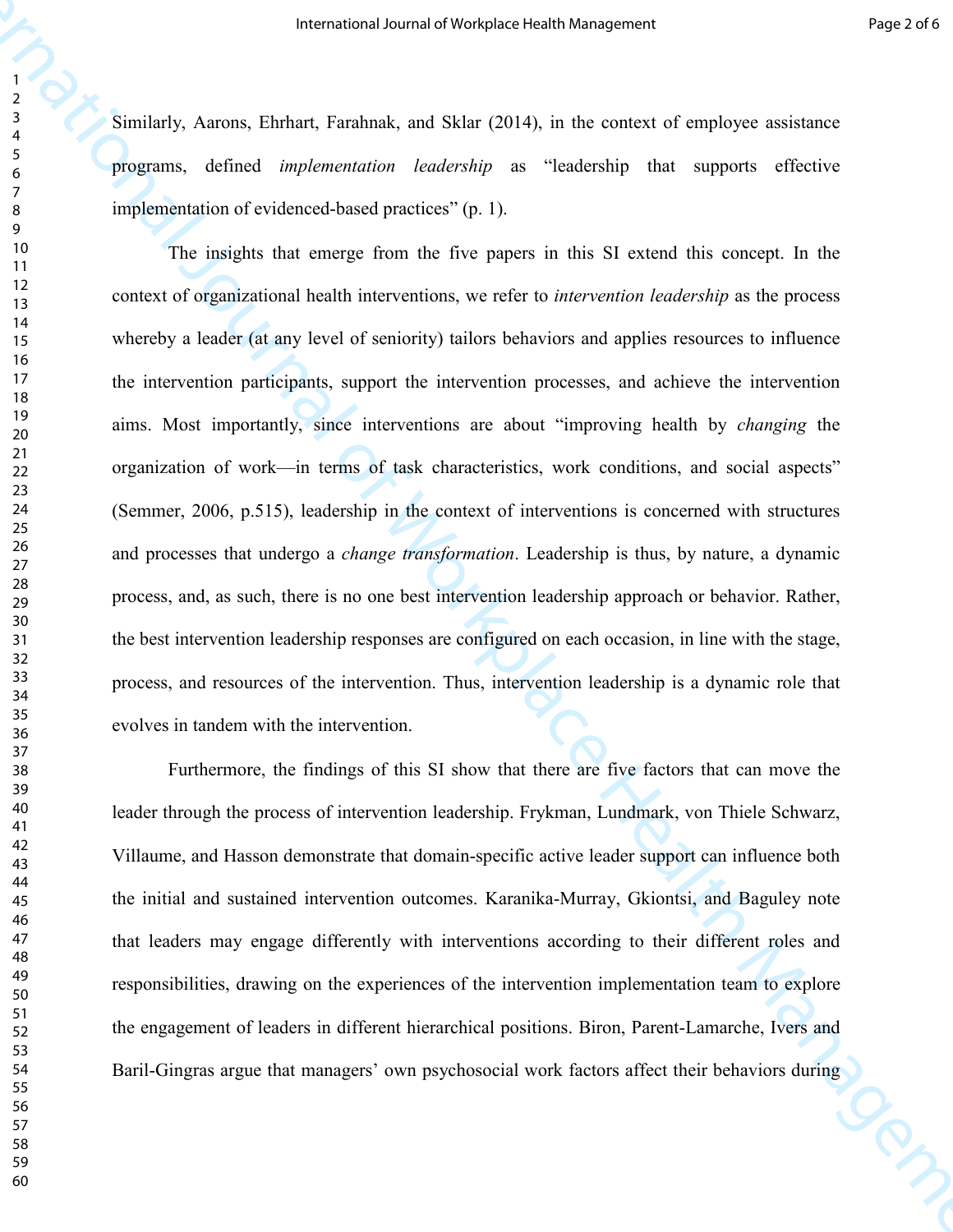an intervention. They show that the wider organizational context affect these factors (in this case, the psychosocial safety climate) and highlight the importance of congruence between intentions and actions during the intervention. Mosson, Hasson, von Thiele Schwarz and Richter suggest that upward feedback on leadership during an intervention can help managers to improve their self-awareness and adjust their behaviors in accordance with employees' needs. Finally, Horan et.al show that supervisor support is essential for intervention participants' experiences and ratings of the intervention, but only at either high or low levels of support (at low levels of support, the intervention itself compensates for the lack of support). They recommend that leader training is offered as supplementary to the intervention activities.

**INTERFECT CONSULTERATION**<br>
International Constraint (System and the selection of Management Constraint (System and the selection of the properties) and properties of the Management Management Management Management Manage These five considerations relate to maximizing the essential resource of leadership for an intervention's success: 1) leader support is important throughout—not just at the start of the intervention; 2) leader engagement depends on the leader's hierarchical level in the organization; 3) organizational context and psychosocial work factors impact the leader's behaviors during the intervention; 4) the leader's behaviors are shaped by upward feedback from the intervention participants; and 5) leader support does not have the same effect at all levels and needs to be cultivated to support interventions. Therefore, there is no one best way to lead an intervention and the effectiveness of a given pattern of leader behaviors is contingent upon the demands posed by the situation. In line with contingency theories of leadership, these papers describe intervention leadership as a dynamic process, which evolves in accordance with the intervention itself.

In practice, organizations should only embark on an intervention when the necessary leadership resources are in place. Organizations should also be aware that intervention leadership is not just about managing external change, such as exerting control to re-design the way that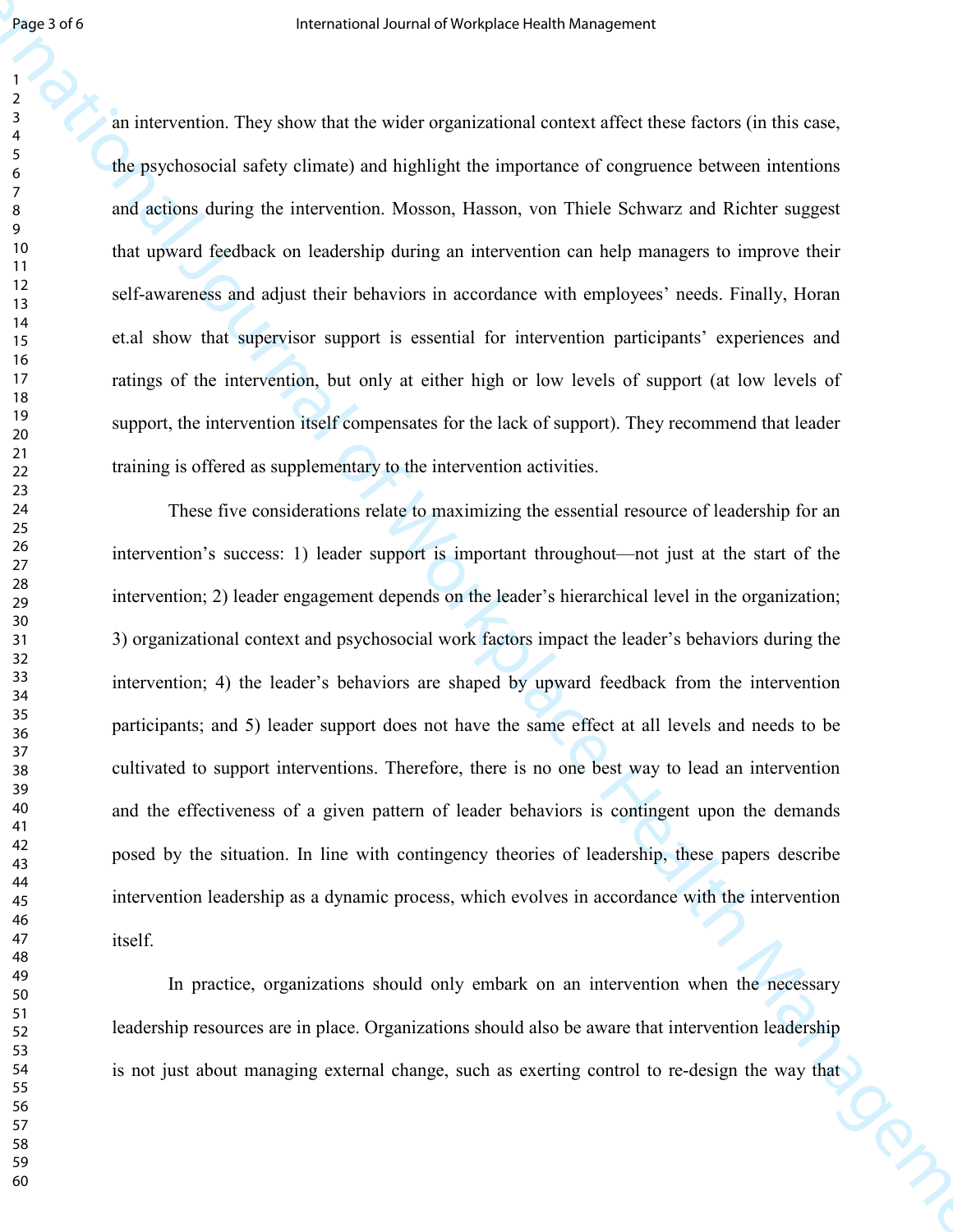**International of Workplace Health Management**<br> **Process the computered, change larged materness, on shall the anterestion should be unphermentation<br>**  $\frac{1}{2}$ **<br>**  $\frac{1}{2}$ **<br>**  $\frac{1}{2}$ **<br>**  $\frac{1}{2}$ **<br>**  $\frac{1}{2}$ **<br>**  $\frac{1}{2}$ **<br> \frac{1** work is organized, change target outcomes, or shift the intervention through the implementation process. Intervention leadership is also concerned with change in leadership itself through learning, discoveries and adapting with the intervention. This embedded personal learning process for the leader takes place during the intervention and is shaped and cultivated by the leader's need to sustain support, the leader's hierarchical position, the organizational context and psychosocial work factors, and upward feedback from employees. Indeed, successful interventions also require preparatory activities targeting the leaders. Whereas previous research has focused on describing the impact of leadership on employee outcomes, the insights offered by the studies in this SI will be able to inform resources that are necessary for building effective intervention leadership.

In addition to energizing discussion on the role of leadership for delivering successful organizational health interventions, this SI also highlights new research directions regarding how leaders can be supported in this role and the importance to understand the conditions for strong intervention leadership. We hope that this SI opens new avenues for research and improved intervention practice.

## References

- Biron, C., & Karanika-Murray, M. (2014). Process evaluation for organizational stress and wellbeing interventions: Implications for theory, method, and practice. *International Journal of Stress Management*, *21*(1). https://doi.org/10.1037/a0033227
- Framke, E., & Sørensen, O. (2015). Implementation of a participatory organisational-level occupational health intervention: focusing on the primary task. *International Journal of*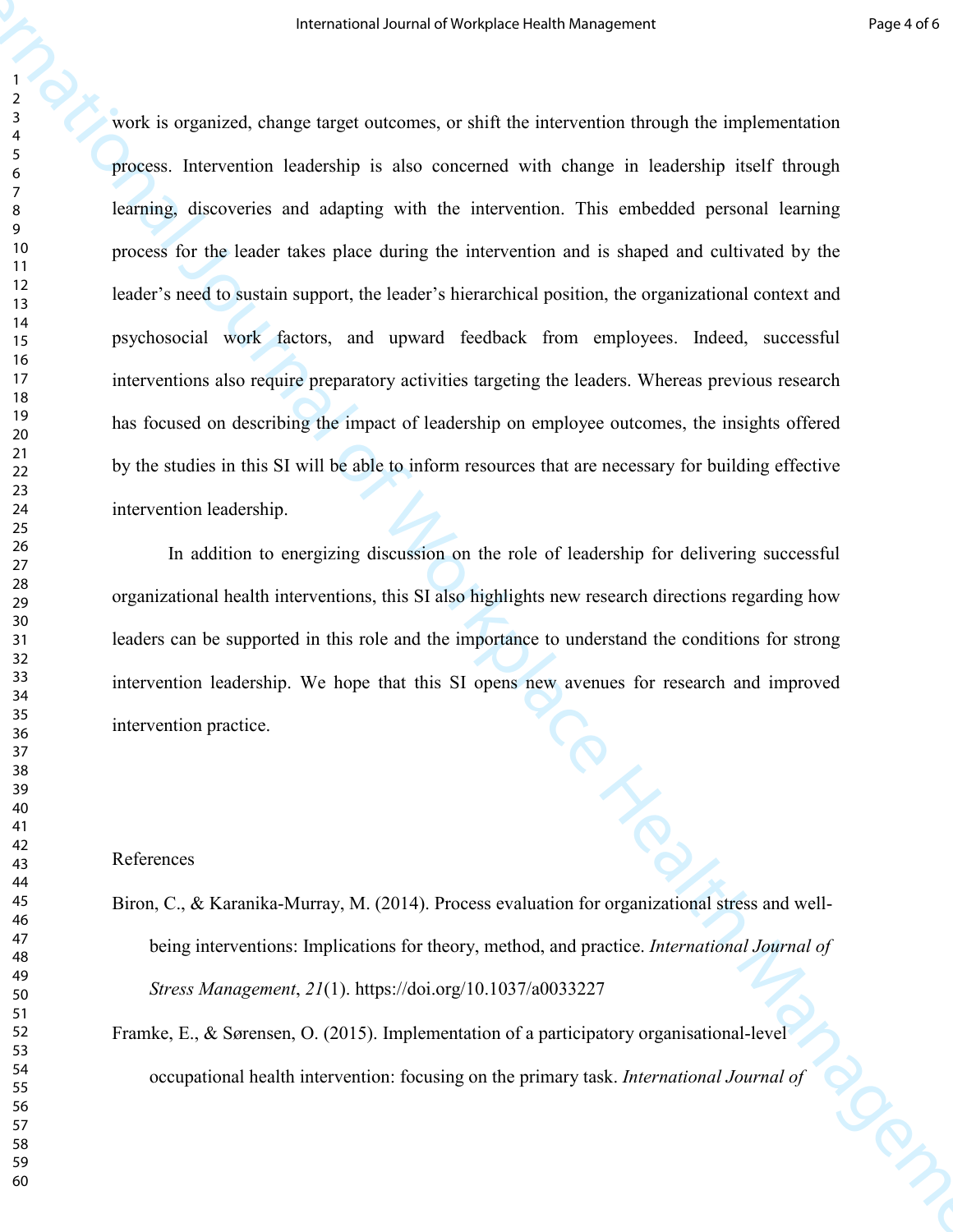*Human Factors and Ergonomics*, *3*(3/4), 254–270. Retrieved from http://www.inderscience.com/offer.php?id=72998

- **International of Management Management Management Management Management Management Management Management Management Management Management Management Management Management Management Management Management Management Manag** Havermans, B. M., Schlevis, R. M., Boot, C. R., Brouwers, E. P., Anema, J., & van der Beek, A. J. (2016). Process variables in organizational stress management intervention evaluation research: a systematic review. *Scandinavian Journal of Work, Environment & Health*, (5). https://doi.org/10.5271/sjweh.3570
	- Ipsen, C., Gish, L., & Poulsen, S. (2015). Organizational-level interventions in small and medium-sized enterprises: Enabling and inhibiting factors in the PoWRS program. *Safety Science*, *71*(PC), 264–274. https://doi.org/10.1016/j.ssci.2014.07.017
	- Nielsen, K., & Randall, R. (2012). Opening the black box: Presenting a model for evaluating organizational-level interventions. *European Journal of Work and Organizational Psychology*, *643*(March), 1–17.
	- Nielsen, K., Randall, R., & Christensen, K. B. (2010). Developing New Ways of Evaluating OrganizationalL Level Interventions. In *Contemporary Occupational Health Psychology*: *Global Perspectives on Research and Practice* (1st ed., pp. 21–45). https://doi.org/10.1002/9780470661550.ch2
	- Nielsen, K., & Abildgaard, J. S. (2013). Organizational interventions: A research-based framework for the evaluation of both process and effects. *Work & Stress*, *27*(3), 278–297.

Richter, A., von Thiele Schwarz, U., Lornudd, C., Lundmark, R., Mosson, R., & Hasson, H. (2016). iLead-a transformational leadership intervention to train healthcare managers' implementation leadership. *Implementation Science*. https://doi.org/10.1186/s13012-016-<br>0475-6<br>mer, N. K. (2006). Job stress interventions and the orgnization of work. *Scandinavian* 0475-6

Semmer, N. K. (2006). Job stress interventions and the orgnization of work. *Scandinavian*